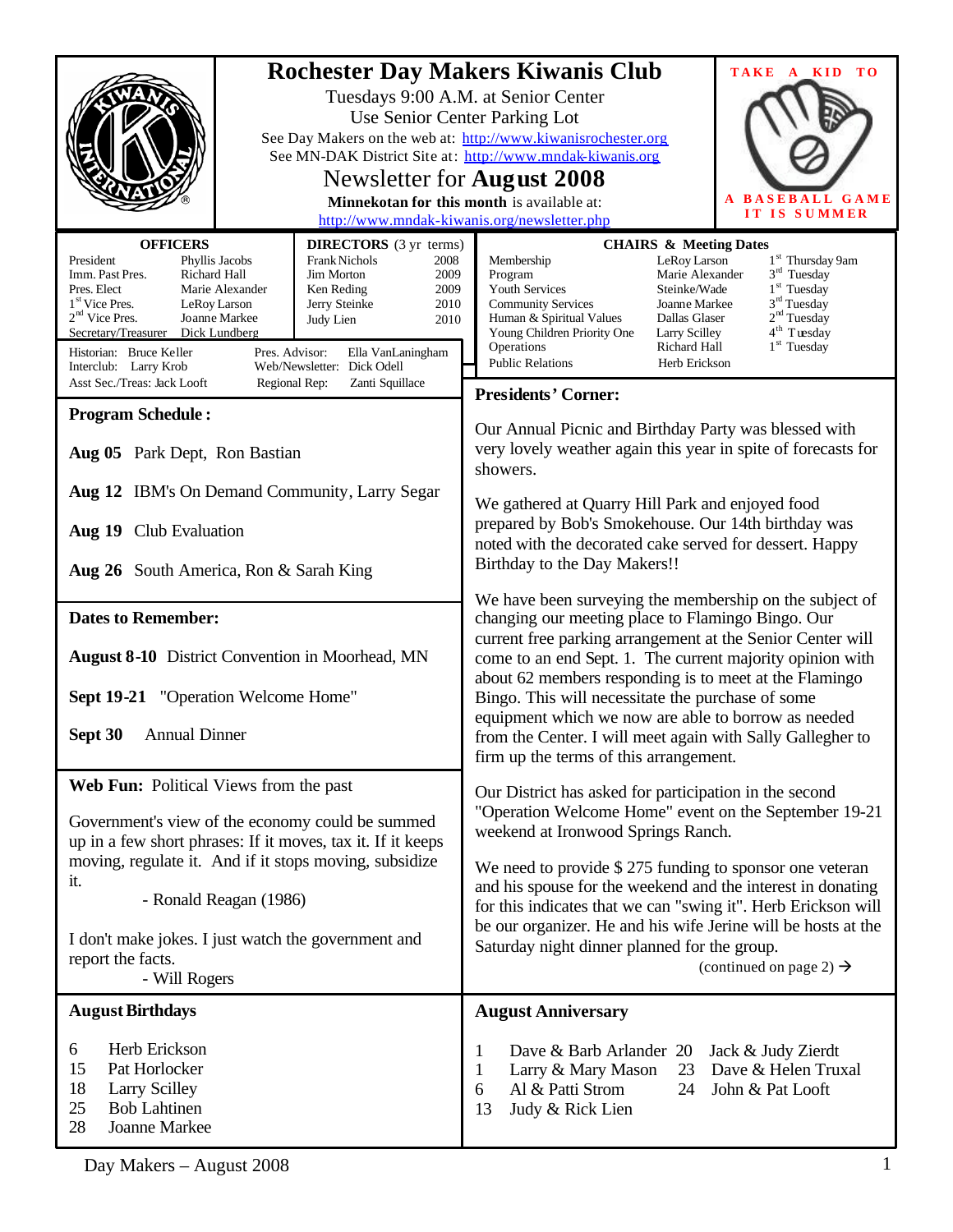| <b>Secretary/Treasurers Report - July'08</b>                                                                                                                                                                                                                                                                                                                                                                                                                       |                                                                                                                                                                                                                                                                 |
|--------------------------------------------------------------------------------------------------------------------------------------------------------------------------------------------------------------------------------------------------------------------------------------------------------------------------------------------------------------------------------------------------------------------------------------------------------------------|-----------------------------------------------------------------------------------------------------------------------------------------------------------------------------------------------------------------------------------------------------------------|
| \$16,970.07<br><b>Bank Balance 6/30/08:</b><br><b>Administrative Account:</b><br>\$14,161.10<br>Service Account:<br>2,520.25<br>\$<br>Hockey/YCPO:<br>\$<br>279.60<br>\$<br><b>Bike Repair:</b><br>9.12                                                                                                                                                                                                                                                            | <b>YCPO-</b> The parent/child fair at Rochester Fest was a<br>success! Lowe's brought 100 kits for the children and<br>parents to assemble. Lowe's wants to be involved again<br>next year.<br>Youth Services- The Key Club will be involved with the           |
| Day Makers on leave: Dave Arlander, Judy Lien, Frank                                                                                                                                                                                                                                                                                                                                                                                                               | adopted family.                                                                                                                                                                                                                                                 |
| <b>Nichols</b><br>June Service Hour Statistics: 813 hours by 60<br>members, 72% Participation.                                                                                                                                                                                                                                                                                                                                                                     | <b>IDD-</b> We have heard that a new Kiwanis International<br>Service Project is coming.<br>Richard Lundberg, Treasurer                                                                                                                                         |
| <b>July 8, 2008 Board Meeting Highlights:</b>                                                                                                                                                                                                                                                                                                                                                                                                                      | <b>President Corner:</b> (continued)                                                                                                                                                                                                                            |
| The nominating committee has recommended Don<br>Wendt to replace LeRoy Larson as an officer. The order<br>of vice presidents will also be adjusted for the 2008/2009<br>Kiwanis year: Immediate Past President- Phyllis Jacobs,<br>President – Marie Alexander, President Elect – Kathy<br>Davis, First Vice President - Don Wendt, Second Vice<br>President - Joanne Markee. The club will have a chance<br>to nominate other candidates or approve Don at a near | We can choose a veteran to sponsor so if you know of a<br>returning veteran that you would like to suggest please let<br>Herb know. Reports on the first such effort indicate that it<br>was much appreciated by the veterans.<br>Remember the Circle of Three! |
| future meeting.                                                                                                                                                                                                                                                                                                                                                                                                                                                    | Phyllis                                                                                                                                                                                                                                                         |
| The Senior Center will close its parking lot for our<br>meetings on September 1, 2008. The board discussed the                                                                                                                                                                                                                                                                                                                                                     | Web Humor: Political Comments from the Past                                                                                                                                                                                                                     |
| Senior Center's offer to meet at their Bingo facility.<br>They have offered us free rent until 2010 as a transition<br>period, and then \$50 per meeting. There is ample free<br>parking at the Bingo site. We would need to purchase<br>some equipment that is currently furnished by the Senior                                                                                                                                                                  | "If you don't read the newspaper you are uninformed, if<br>you do read the newspaper you aremisinformed."<br>- Mark Twain                                                                                                                                       |
| Center. Other sites will be investigated and considered.<br>The board decided to poll the members via e-mail in<br>order to get input on this decision.                                                                                                                                                                                                                                                                                                            | Suppose you were an idiot. And suppose you were a<br>member of CongressBut then I repeat myself.<br>- Mark Twain                                                                                                                                                |
| The board approved providing honorary club<br>memberships to the Century HS Key Club facility<br>advisor and to the Riverside K-Kids facility advisor at a<br>cost to the club of \$8 per year. Honorary members pay<br>no dues, and cannot vote or hold office.                                                                                                                                                                                                   | I contend that for a nation to try to tax itself into prosperity<br>is like a man standing in a bucket and trying to lift himself<br>up by the handle.<br>- Winston Churchill                                                                                   |
| The board discussed giving facility advisors a stipend or<br>dinner for two. No action was taken.                                                                                                                                                                                                                                                                                                                                                                  | A government which robs Peter to pay Paul can always<br>depend on the support of Paul.<br>- George Bernard Shaw                                                                                                                                                 |
| <b>COMMITTEE REPORTS</b>                                                                                                                                                                                                                                                                                                                                                                                                                                           | Democracy must be something more than two wolves and a                                                                                                                                                                                                          |
| <b>Program-</b> Programs are filled through August, except<br>one. The committee is currently planning the annual<br>meeting. The annual picnic will be July 29 <sup>th</sup> , 5pm at                                                                                                                                                                                                                                                                             | sheep voting on what to have for dinner.<br>- James Bovard, Civil Libertarian (1994)                                                                                                                                                                            |
| Quarry Hill Nature Center. Bob's Smoke Stack will be<br>the caterer.                                                                                                                                                                                                                                                                                                                                                                                               | Government is the great fiction, through which everybody<br>endeavors to live at the expense of everybody else.                                                                                                                                                 |
| Continued in next column $\rightarrow$                                                                                                                                                                                                                                                                                                                                                                                                                             | - Frederic Bastiat, Economist (1801-1850)                                                                                                                                                                                                                       |